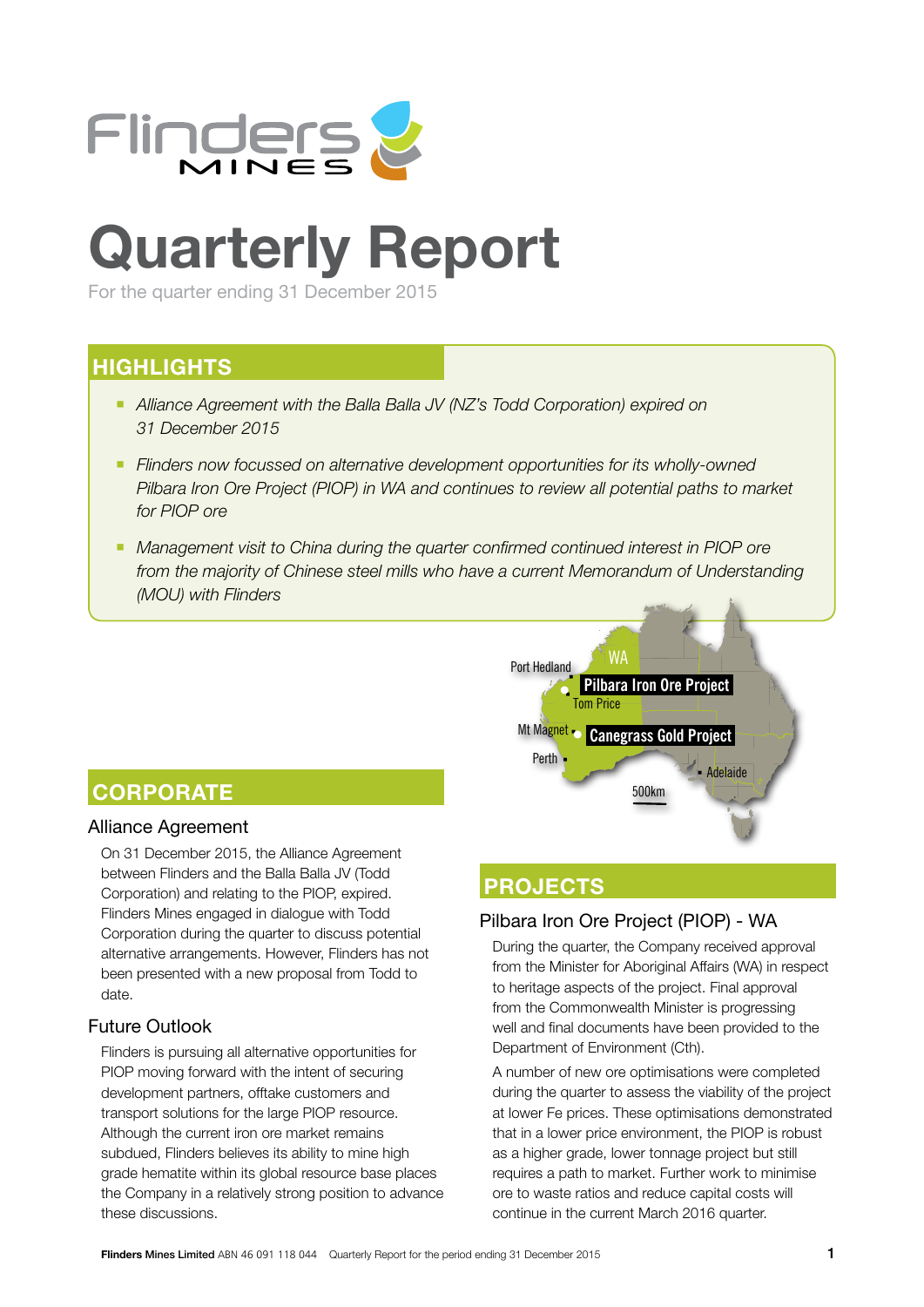During December 2015, the Company's Managing Director visited eight steel mills in China with whom Flinders has an MOU, as well as a number of other groups involved in infrastructure development. All eight steel mills confirmed their continued desire to complete offtake agreements with Flinders once a PIOP transport solution is agreed.

## **EXPLORATION AND EVALUATION ACTIVITIES**

#### **WESTERN AUSTRALIA**

#### Pilbara Iron Ore Project

There were no exploration and evaluation activities carried out on the Company's Pilbara Iron Ore Project tenements during the December 2015 quarter.

#### Canegrass Gold Project

There were no exploration and evaluation activities carried out on the Company's Canegrass Project tenements during the December 2015 quarter.

### **SOUTH AUSTRALIA**

There were no exploration and evaluation activities carried out on the Company's South Australian tenements during the December 2015 quarter.



Figure 1 : *Flinders Mines' South Australian project locations.*

A number of new applications for tenements were made at the Coonalpyn and Gawler Ranges Projects during the quarter.

Ian Gordon Managing Director 21 January 2016

#### Contact Us

Ian Gordon

Managing Director Ph: (08) 8132 7950 Email: info@flindersmines.com

#### Investor Relations

#### Duncan Gordon

Executive Director - Adelaide Equity Partners<br>Ph: (08) 8232 8800 or 0404 006 444 (08) 8232 8800 or 0404 006 444 Email: dgordon@adelaideequity.com.au

#### Head Office

Level 1, 135 Fullarton Road Rose Park South Australia 5067

PO Box 4031 Norwood South South Australia 5067

Ph: (08) 8132 7950 Fax: (08) 8132 7999 Email: info@flindersmines.com

*www.flindersmines.com*

#### Qualifying Statements

#### Forward-looking statements

*This release may include forward-looking statements. These forwardlooking statements are based on management's expectations and beliefs concerning future events as of the time of the release of this document. Forward-looking statements are necessarily subject to risks, uncertainties and other factors, some of which are outside the control of Flinders Mines Limited, that could cause actual results to differ materially from such statements. Flinders Mines Limited makes no undertaking to subsequently update or revise the forward-looking statements made in this release to reflect events or circumstances after the date of this release.*

#### Competent Persons

*The information in this report that relates to Exploration Targets, Exploration Results, or Mineral Resources is based on information compiled by Dr Graeme McDonald who is a member of the Australian Institute of Mining and Metallurgy and a full-time employee of Flinders Mines Limited. Graeme McDonald has sufficient experience that is*  relevant to the styles of mineralisation and types of deposits under *consideration and to the activity which he is undertaking to qualify as a Competent Person as defined in the 2012 Edition of the 'Australasian Code for Reporting of Exploration Results, Mineral Resources and Ore Reserves. Graeme McDonald consents to the inclusion in the report of the matters based on his information in the form and context in which it appears.*